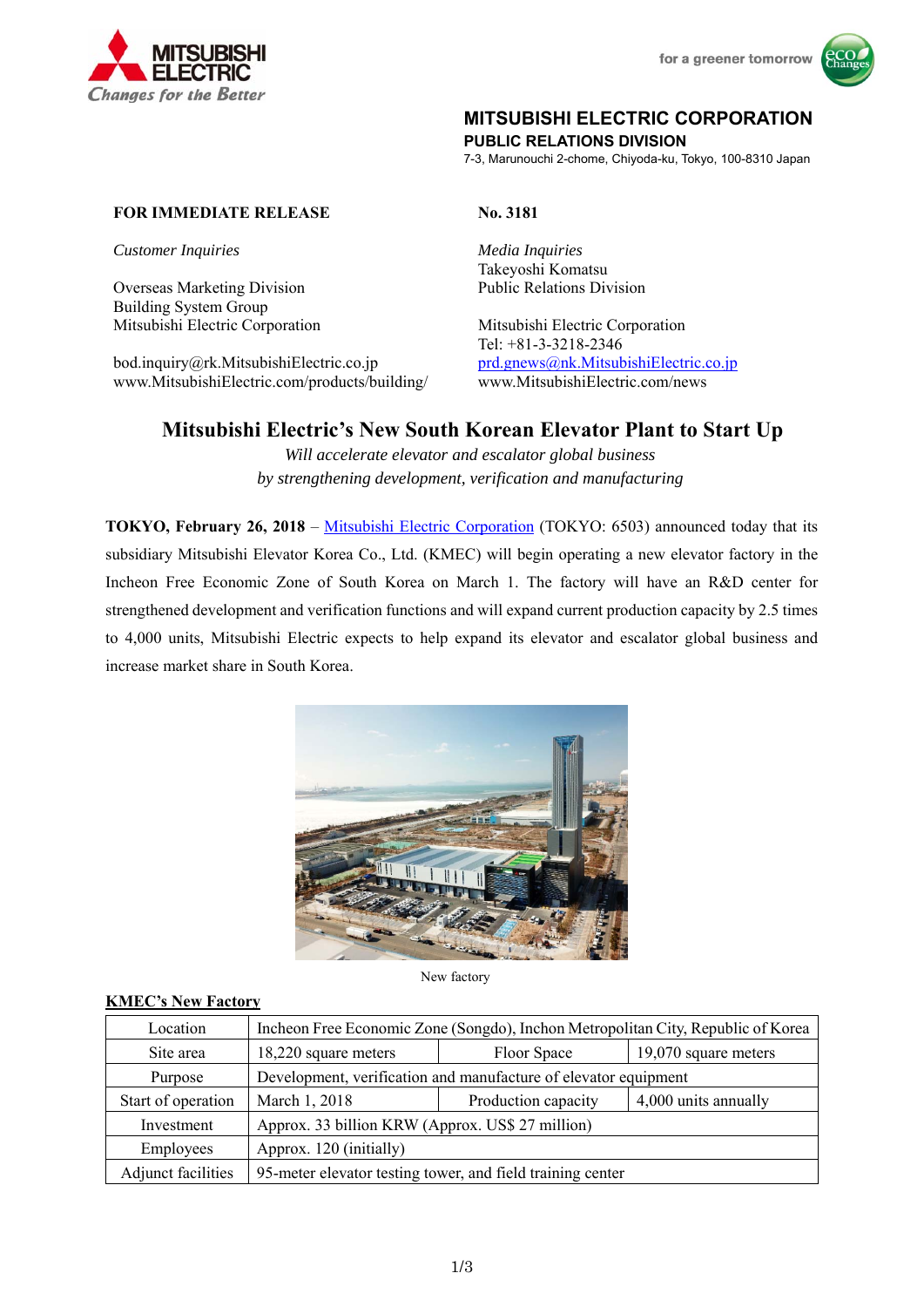### **Aims of New Factory**

- *1) Leverage reinforced development and verification capabilities of new R&D Center to respond to global market needs* 
	- New R&D center for development and verification will make full use of KMEC's engineering capabilities
	- New R&D center will take over selected development functions from Inazawa Works, Mitsubishi Electric's elevator and escalator mother factory in Japan, for global development and verification
	- Strategically integrate sales, engineering, development, manufacturing, installation and maintenance functions in South Korea to offer elevators that meet specific local needs

## *2) Strengthen product competitiveness by expanding supply of high-speed elevators for global market*

- To meet the rising global demand created by increasing high-rise buildings, Mitsubishi Electric will introduce high-speed elevator models capable of 300 meters/minute or even 360 meters/minute, supplementing current models that travel 240 meters/minute. Also, locating production operations in South Korea will contribute to the price competitiveness of these high-speed elevators
- Respond to growing demands for high-speed elevator renewals, particularly in the ASEAN and Middle East regions

### *3) Strengthen production capacity to expand business in South Korea*

- Boost production of NexPia series elevators designed specifically for South Korea
- Respond to rising demand for small and midsize low-rise buildings in South Korea's market

#### **Background of New Factory**

The market for elevator and escalator new installations in South Korea will reach about 26,000 units in the fiscal year ending in March 2018, and thereafter will remain stable owing to the increasing construction of small and midsize low-rise buildings and demands for elevator renewals.

Mitsubishi Electric established KMEC in South Korea in 2001 and since then has steadily grown its elevator and escalator business in the country. KMEC has been exporting high-quality, price-competitive high-speed elevators since 2008 and has served as Mitsubishi Electric's global supply base for such models.

With its new factory in place, Mitsubishi Electric will transform KMEC into a global development base, effectively utilize its engineering capabilities and increase its annual production capacity by 2.5 times to 4,000 units. By doing so, Mitsubishi Electric expects to further stabilize its elevator development and manufacturing foundations for global business development as well as business expansion in South Korea.

| Name            | Mitsubishi Elevator Korea Co., Ltd.                                       |           |                            |  |
|-----------------|---------------------------------------------------------------------------|-----------|----------------------------|--|
| President       | Yong-Sung Kim                                                             |           |                            |  |
| Location        | Seoul, Republic of Korea                                                  |           |                            |  |
|                 | Mitsubishi Electric Corporation: 54%                                      |           |                            |  |
| Ownership       | Mitsubishi Electric Building Techno-Service Co., Ltd.: 26%                |           |                            |  |
|                 | Mitsubishi Corporation: 20%                                               |           |                            |  |
| Capital         | 38.5 billion KRW (January 2018)                                           |           |                            |  |
| Established     | December 2001                                                             | Employees | Approx. 630 (January 2018) |  |
| <b>Business</b> | Elevator and escalator manufacturing, sales, installation and maintenance |           |                            |  |

#### **About KMEC**